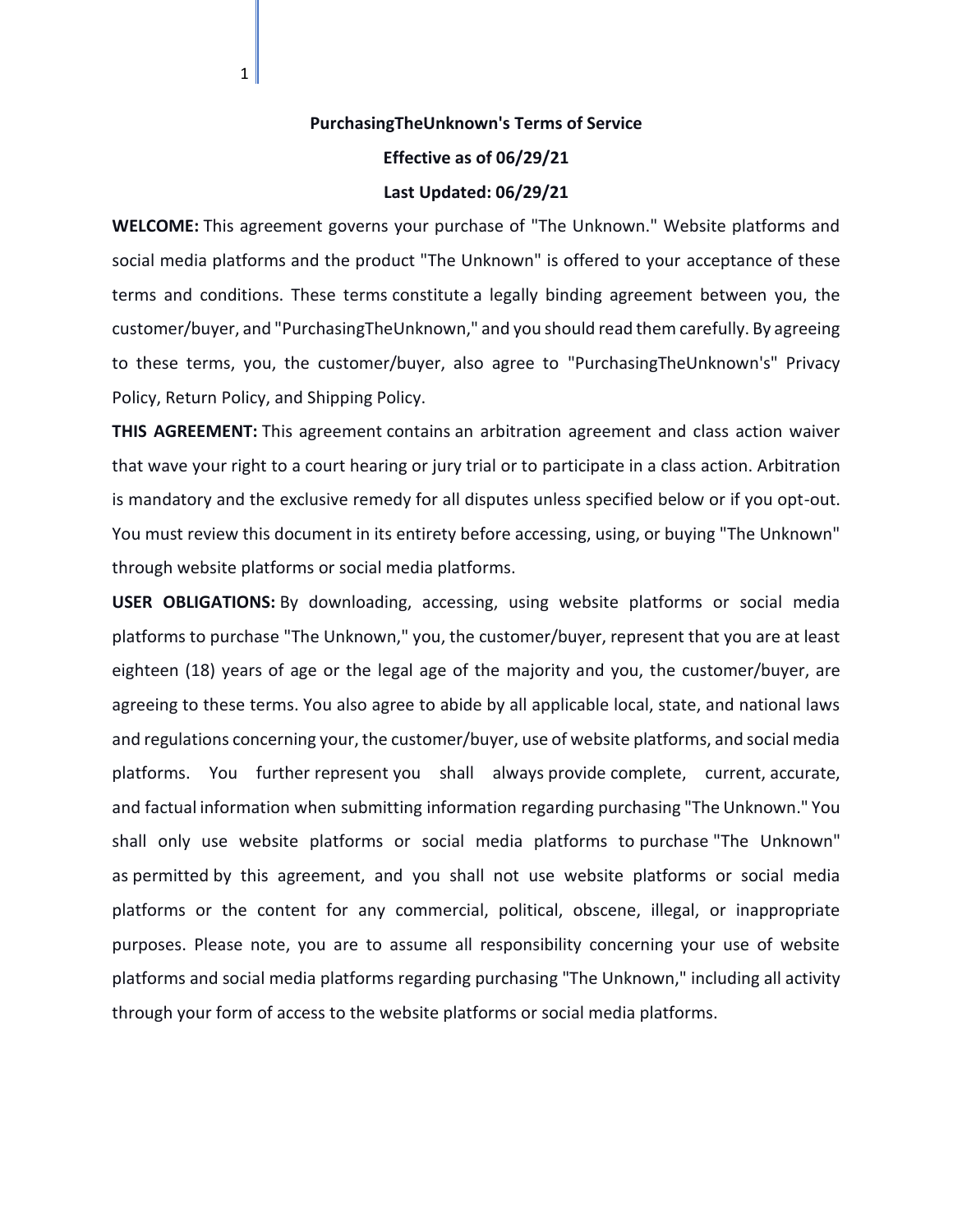**PURCHASES:** All purchases made through the website, social media platforms, and merchants are subject to our acceptance. As a customer/buyer, this means that we may refuse to accept transactions at our discretion without liability to you or any third party. This also means that we may cancel any transaction at our discretion without penalty to you or any third party. Please note, purchasing "The Unknown" does not permit orders from anyone, dealers, wholesalers, or other customers/buyers who intend to resell "The Unknown" offered on websites platforms or social media platforms. As a customer/buyer, purchasing "The Unknown" expressly conditions its acceptance of your order of purchase on your agreement to these terms and to all additional conditions provided to you on websites platforms and social media platforms that govern your purchase of "The Unknown."

Please note that by ordering and purchasing "The Unknown" through website platforms or social media platforms, you agree to provide complete, current, accurate, and factual information to "PurchasingTheUnknown" and the merchant. "PurchasingTheUnknown" reserves all rights without prior notice to discontinue or change specifications and prices on "The Unknown" without incurring any obligation to you, the customer/buyer. "PurchsingTheUnknown" also reserves the right to revoke any offer to correct any errors, inaccuracies, or omissions. Please refer to our Return Policy as all sales are final. Purchasing "The Unknown" is a final sale, and once purchases are made, "PurchasingTheUnknown" will send a confirmation of the purchase to the customer's/buyer's email, G-mail, or via SMS before shipment of the item purchased.

**WEBSITE/CONTENT OWNERSHIP:** "PurchasingTheUnknown" owns all ownership of "The Unknown." Website platforms and social media platforms are owned, licensed, or controlled by the specific website platforms or social media platforms provided so that "PurchasingTheUnknown" can sell "The Unknown" to customers/buyers.

Using website platforms or social media platforms, you, the customer/buyer, will not obtain any ownership or intellectual property or other interest in any item or content on website platforms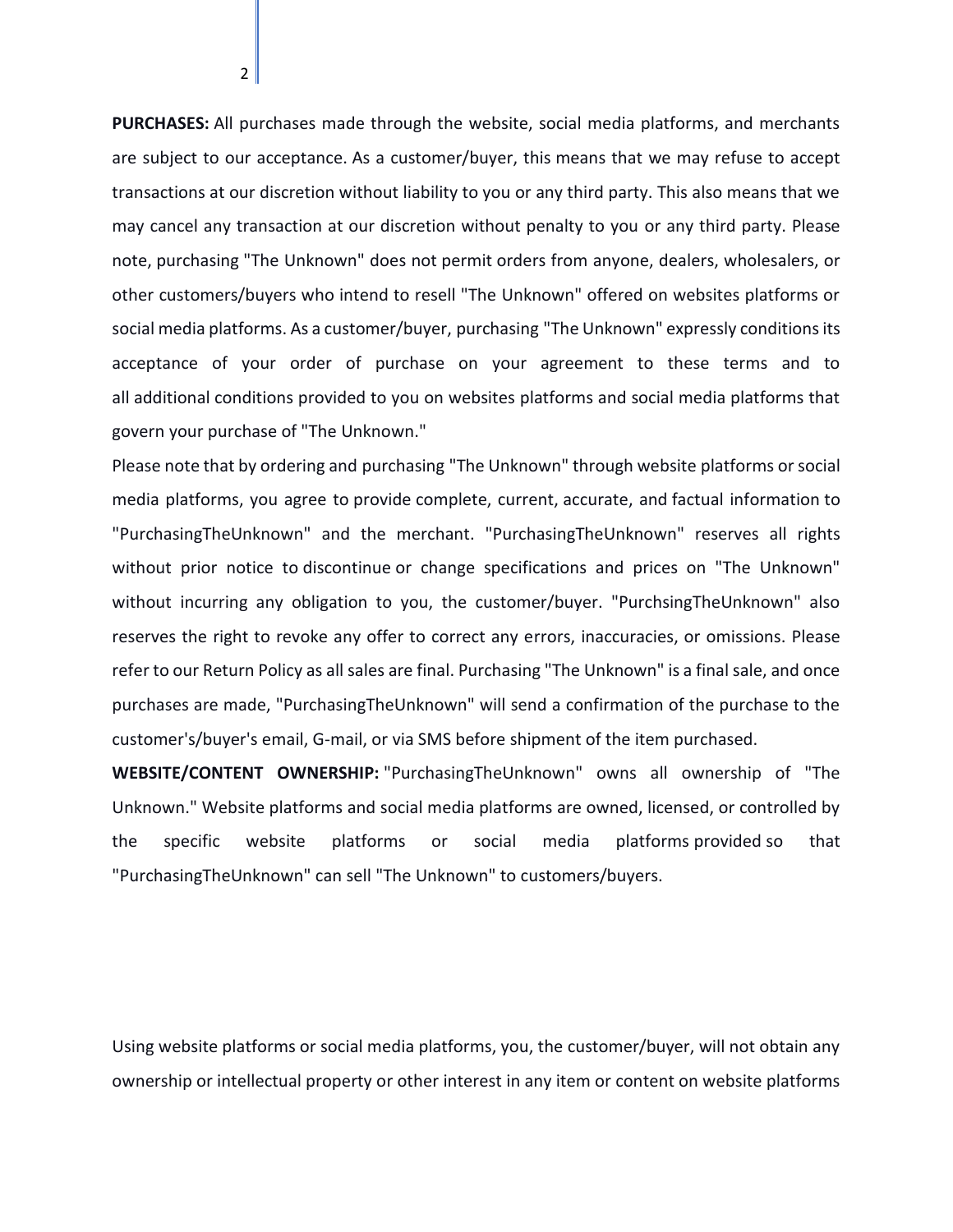or social media platforms whatsoever. As the customer/buyer, subject to your agreement and compliance with this agreement, website platforms, social media platforms, and "PurchasingTheUnknown" grants you a limited, non-exclusive, non-transferable, non-assignable, revocable license to access, display, view, and use the content on website platforms or social media platforms for your own personal, non-commercial use only.

**LIMITATION OF LIABILITY:** Except where otherwise inapplicable or prohibited by law, website platforms, social media platforms, and all content, products, and other information on or accessible from or through website platforms and social media platforms regarding purchasing "The Unknown" is provided "as is" and "as available," without warranty of any kind, either express or implied, including but not limited to the implied warranties of merchantability, fitness for a particular purpose, non-infringement, security or accuracy.

"PurchasingTheUnknown" does not warrant that:

1. The information on website platforms and social media platforms is reliable, accurate, or correct.

2. The functions continued by website platforms and social media platforms will be uninterrupted or error-free.

3. Defects will be corrected, or that website platforms and social media platforms make it available free of viruses or other harmful components.

Also, in no event shall "PurchasingTheUnknown" be liable for any indirect, special, incidental, exemplary, ventail, or punitive damages, under any cause of return whatsoever including, but not limited to, contract, tort, strict liability, policy, the shipping policy, "The Unknown," or your use of website platforms and social media platforms regarding purchasing "The Unknown."

**DISPUTE RESOLUTION:** By binding arbitration and class action waiver, if any dispute arises under this agreement, you, the customer/buyer, agree to contact us at [Purchasingtheunknown@gmail.com.](mailto:PurchasingtheUnknown@gmail.com)

Before formally submitting a dispute or arbitration, you and "PurchasingTheUnknown" may choose to resolve the dispute informally. If cannot resolve any dispute informally, you agree that all disputes, other than those filed in small claims court, shall be submitted to final and binding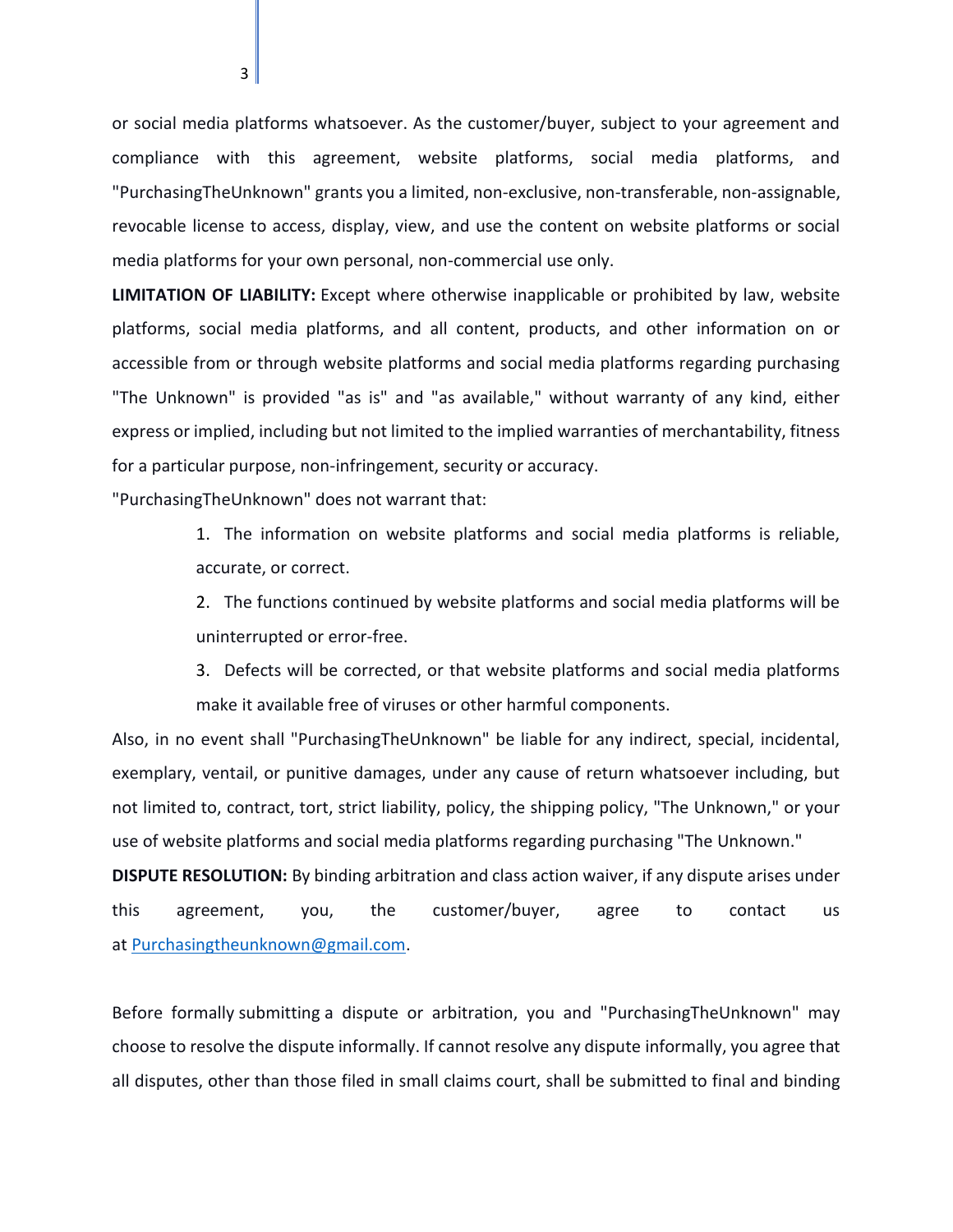arbitration before a single arbitrator of the American Arbitration Association ("AAA") in a location convenient to you, the customer/buyer.

Either you or "PurchasingTheUnknown" may commence the arbitration process by submitting a written demand for arbitration with the AAA and providing a copy to the other party. The arbitration will be conducted under the provisions of the AAA's commercial dispute resolution procedures, supplementary procedures, or consumers related disputes, in effect at the time of submission of the demand for arbitration. Except as may be required by law as determined by the arbitrator, no party or arbitrator may disclose the existence, content, or results of any arbitration hereunder without both parties' prior written consent. Please note, "PurchasingTheUnknown" will not pay all the filling costs.

You expressly agree to refrain from bringing or joining any claims in any representative or classwide capacity, including but not limited to bring or joining any claims in any class action or any class-wide arbitration. The arbitration award will be binding and may be entered as a judgment in any court of competent jurisdiction. To the fullest extent permitted by applicable law, no arbitration under this agreement may be joined to an arbitration involving any other party subject to this agreement, whether through a class action, private attorney general proceeding, class arbitration proceedings, or otherwise.

You understand that you, the customer/buyer, would have had a right to litigate in a court, have a judge or jury decide your case, and be a party to a class or representative action. However, you understand and agree to have any claims decided individually and only through arbitration. You shall have thirty (30) days from the date you, the customer/buyer, purchase a product to opt-out of this arbitration agreement. To opt-out of arbitration, you must contact us in writing at [purchasingtheunknown@gmail.com.](mailto:purchasingtheunknown@gmail.com) If more than thirty (30) days have passed from the date that you, the customer/buyer, provide information to "PurchasingTheUnknown," you, the customer/buyer, are not eligible to opt-out of arbitration concerning claims relating to purchasing "The Unknown."

**PRIVACY:** You, the customer/buyer, understand, acknowledge, and agree that the operation of "PurchasingTheUnknown" requires the submission, use, and dissemination of certain personally identifiable information. Please note that by providing your cell phone number to website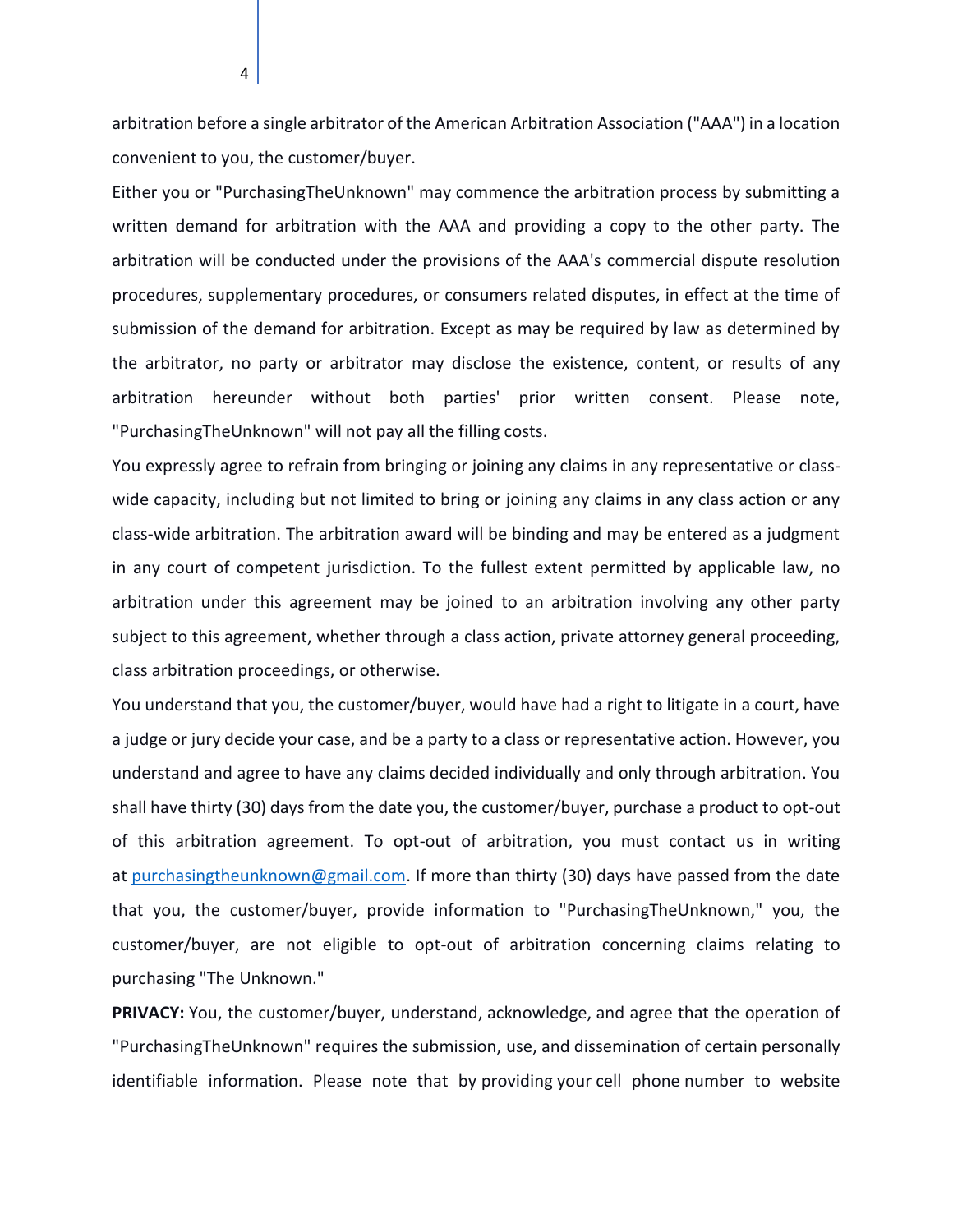platforms and social media platforms, you, the customer/buyer, are providing "PurchasingTheUnknown" your electronic signature expressly consenting to be contacted by telephone (including by automated dialing systems, prerecorded messages, SMS, and MMS) at the number provided, even if the number you, the customer/buyer, provide is on a corporate, state, or national do not call list. You also expressly understand that your, the customer/buyer, consent is not required to make a purchase.

**ELECTRONIC AGREEMENTS:** You, the customer/buyer, acknowledge and agree that by clicking on the button labeled "submit," "download," "place my order," "I accept," or any link through which you submit billing or shipping information, or such similar links as may be designated by "PurchasingTheUnknown" to accept these terms and conditions, you are submitting a legally binding electronic signature and entering a legally binding contract. The customer/buyer also acknowledges that your, the customer/buyer, electronic submissions constitute your, the customer/buyer, agreement, and intent to the bound by this agreement.

Under any applicable statutes, regulations, rules, ordinances, or other laws, including without limitation to the United States electronic signatures in Global and National Commerce Act, D.L. 106-229 (the "E-sign act"). As a result of this, you, the customer/buyer, agree to the use of electronic signatures contracts, orders, and other records and electronic delivery of notices, policies, and records of transactions initiated or completed through the product (The Unknown) offered by "PurchasingTheUnknown." Further, you, the customer/buyer, waive any rights or requirements under any statutes, regulations, rules, ordinances, or other laws in any jurisdiction which regulate an original signature or delivery or retention of non-electronic records or to payments or the granting of credits by other than electronic means.

**SALES TAX:** "PurchasingTheUnknown" honors each states' guidelines concerning sales and use tax, determined by the destination address of your shipment. All sales tax is included in the subtotal amount and varies depending on the customer's location. Customers do not have to pay sales tax as "PurchasingTheUnknown" will take full responsibility for this expense.

**SHIPPING:** All shipping and handling cost is separate from the subtotal amount and varies depending on the number of items purchased. Although customers do not have to pay sales tax